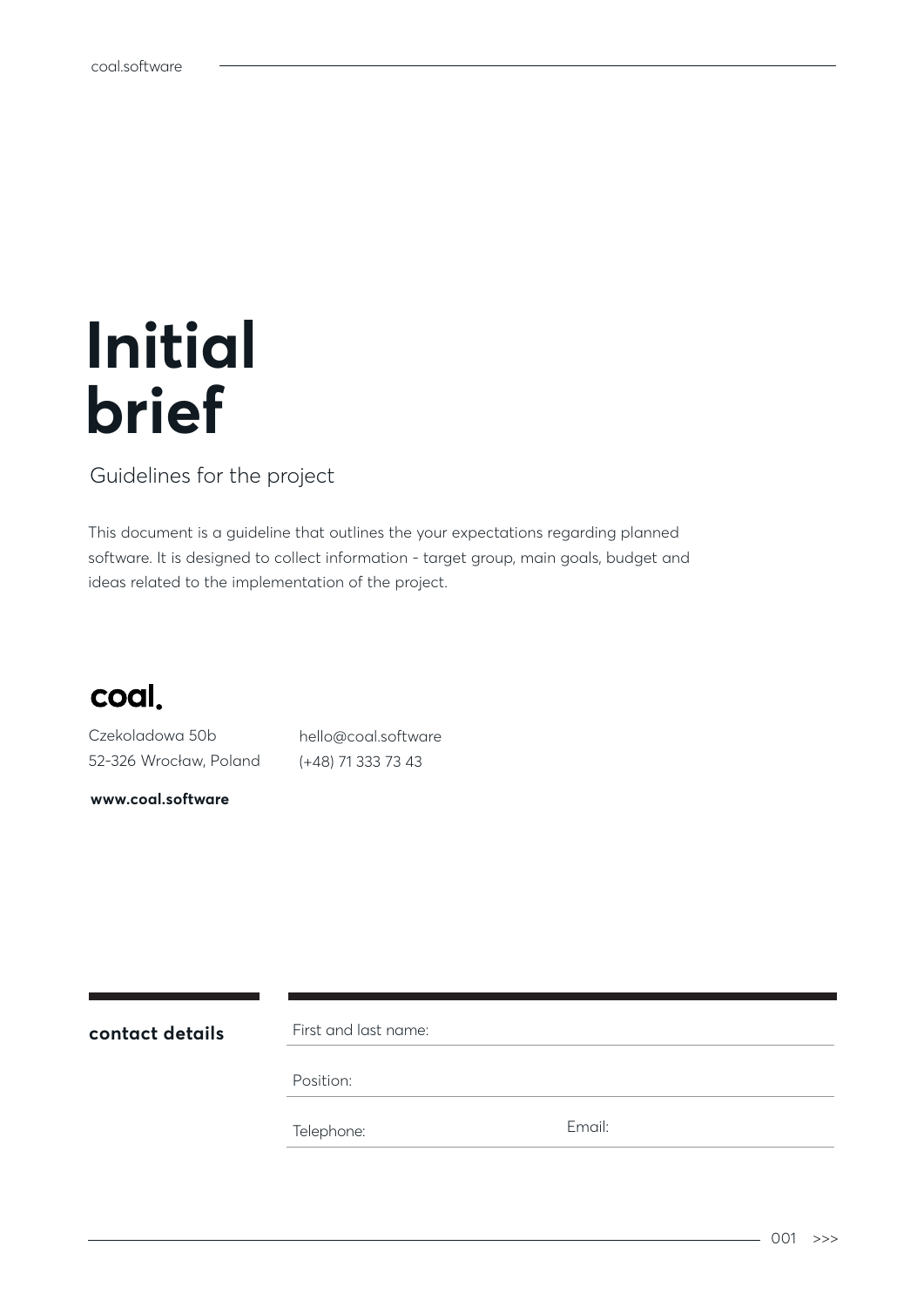# **tell us about yourself**

#### **business details**

Company name:

Address:

Web address:

Telephone: Email:

#### **description**

What your company does? What is its basic offer or what product / service it offers to its customers?

#### **where did the idea come from**

Where did the idea come up? Is the planned system supposed to solve problems faced by the company? Is it intended to solve needs of your clients?

 $\overline{a}$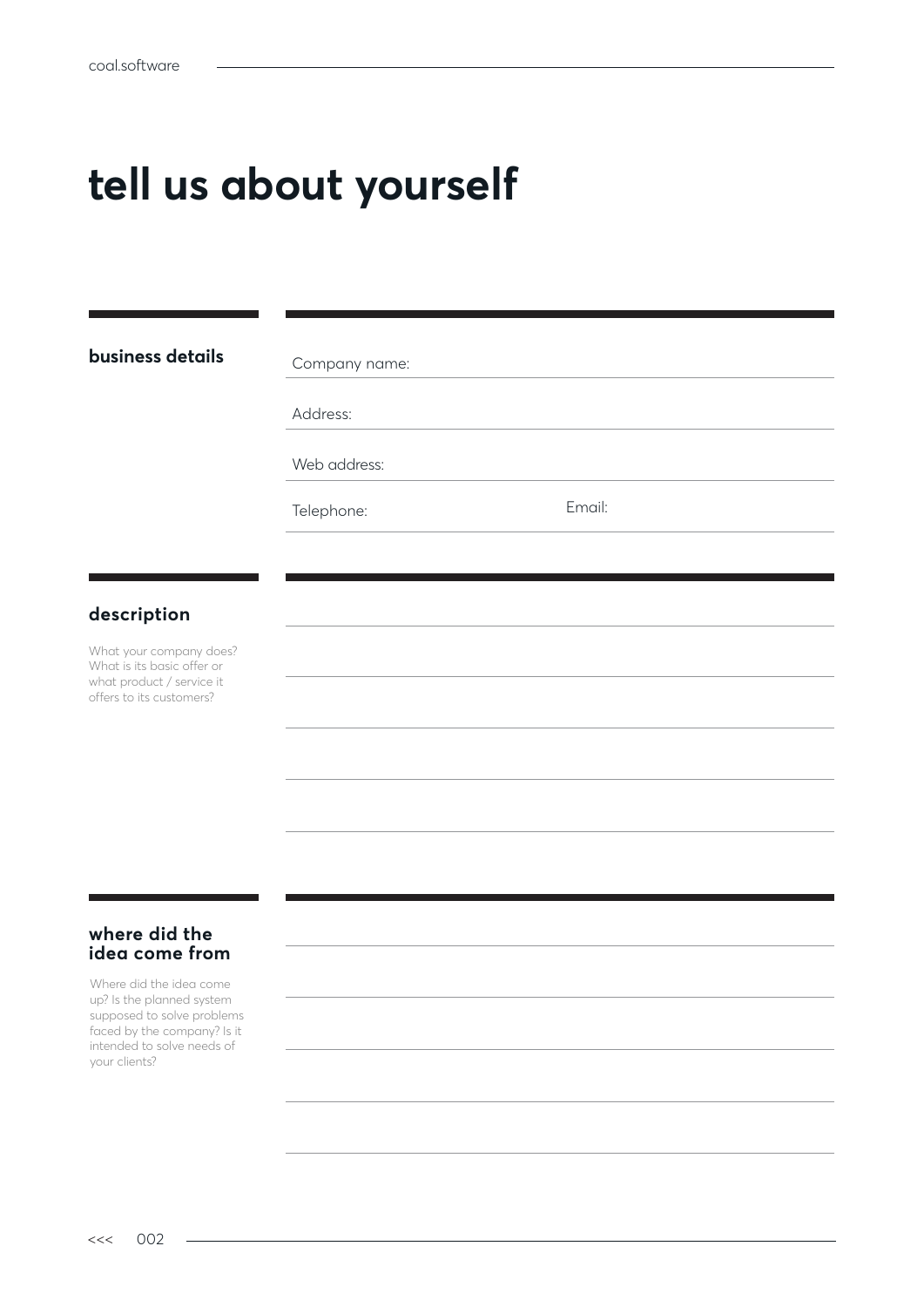## **describe what you are planning**

#### **project description**

What is the software you are planning? Is the plan for the software to improve processes, to create new business opportunities or to provide an innovative service?

Planned budget:

Planned completion date:

#### **the goal**

What is the main goal of the project?

#### **target group**

Who will use the app? Will it be the company's employees or customers? What characterizes it's target recipients?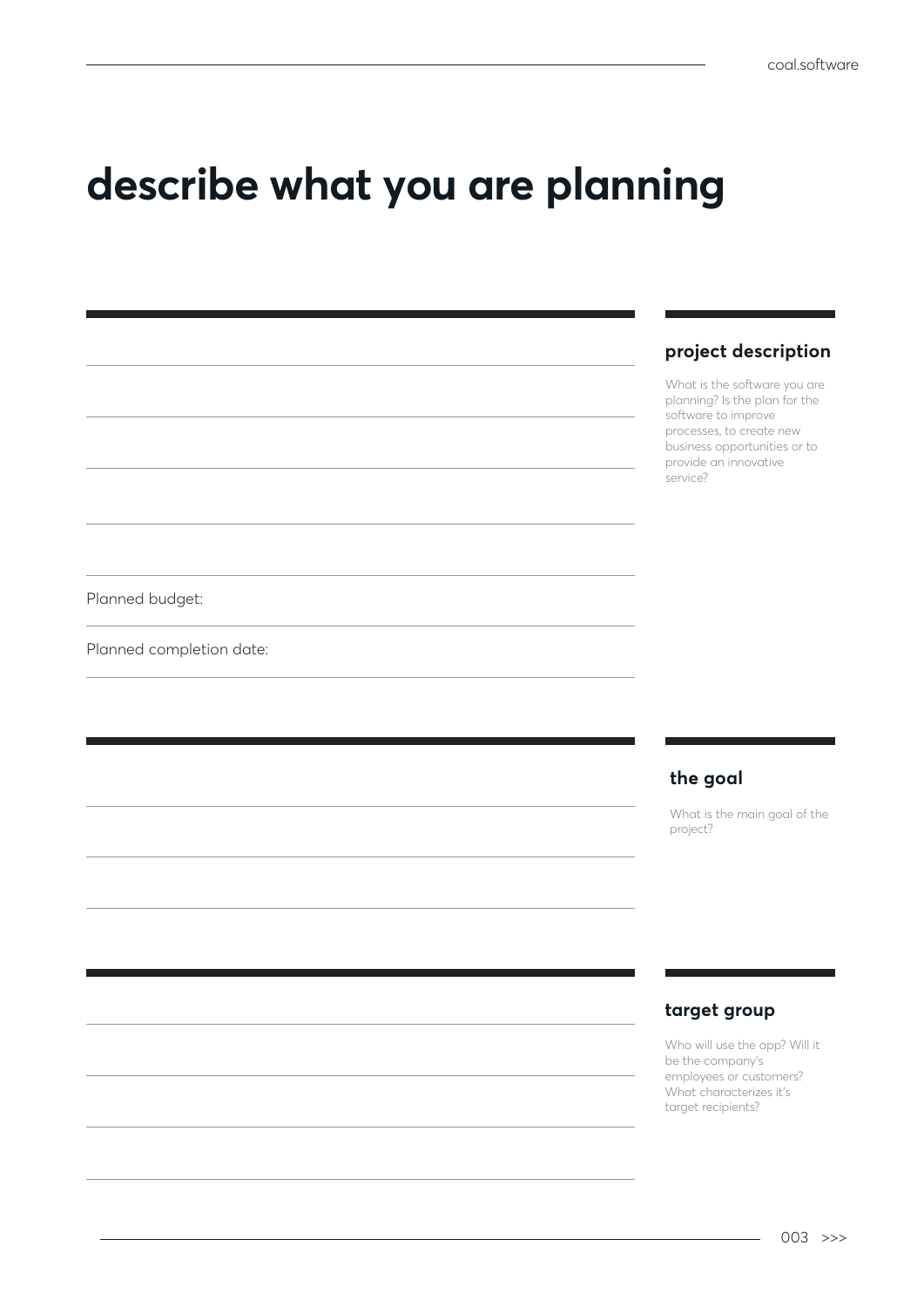# **design guidelines**

#### **suggested solutions**

Describe the main functionalities of the system. What features will it offer What users will be able to do with the app. What scope of functionality should the administration panel have? Should the system be integrated with an external application?

#### **competition**

Links to websites operating in the same industry. These can be websites of companies operating in the same industry or systems with similar functionality as the planned app

 $\sim$